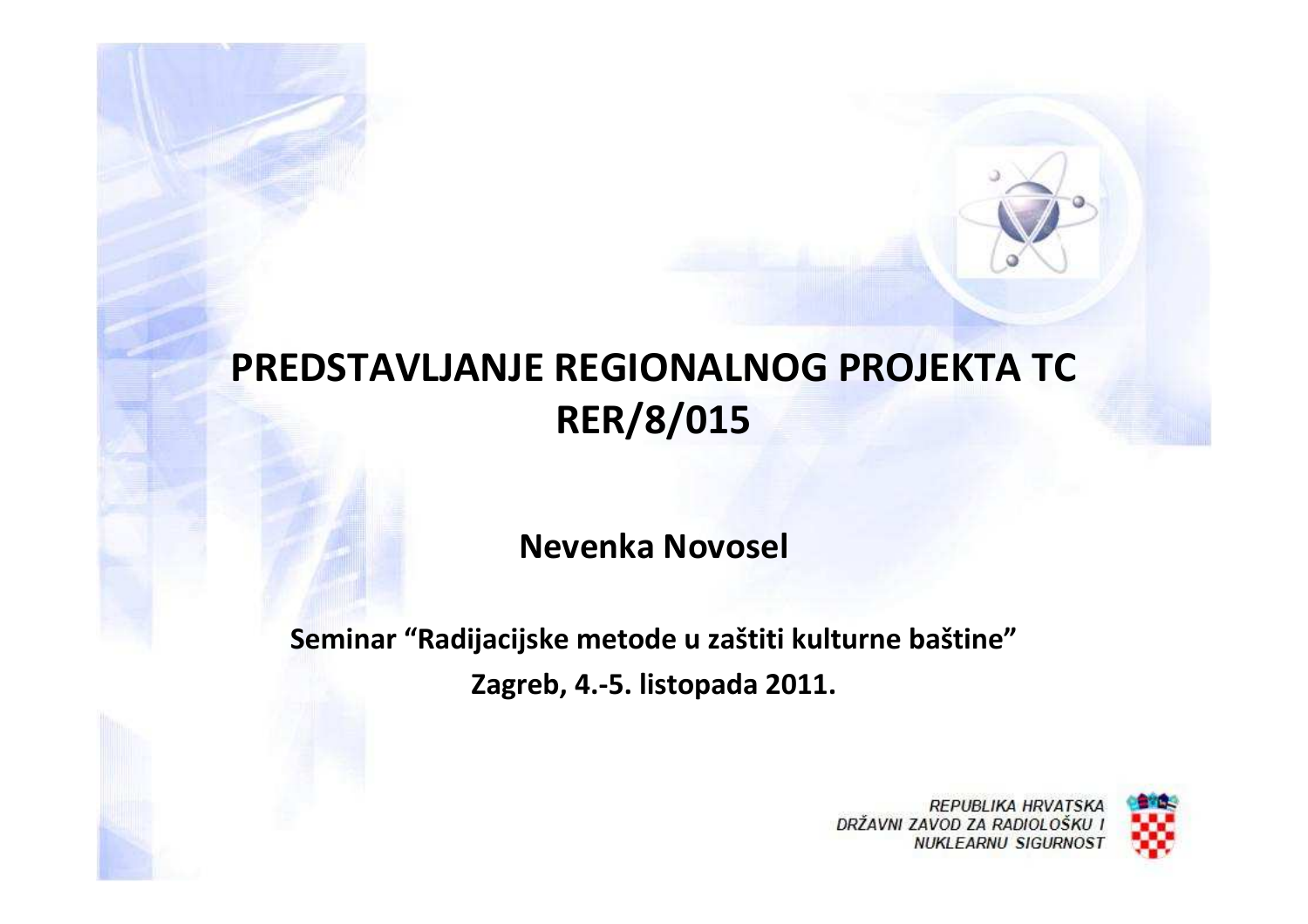

- Općenito o DZRNS
- **Tehnička suradnja s IAEA**
- Regionalni projekt RER/8/015



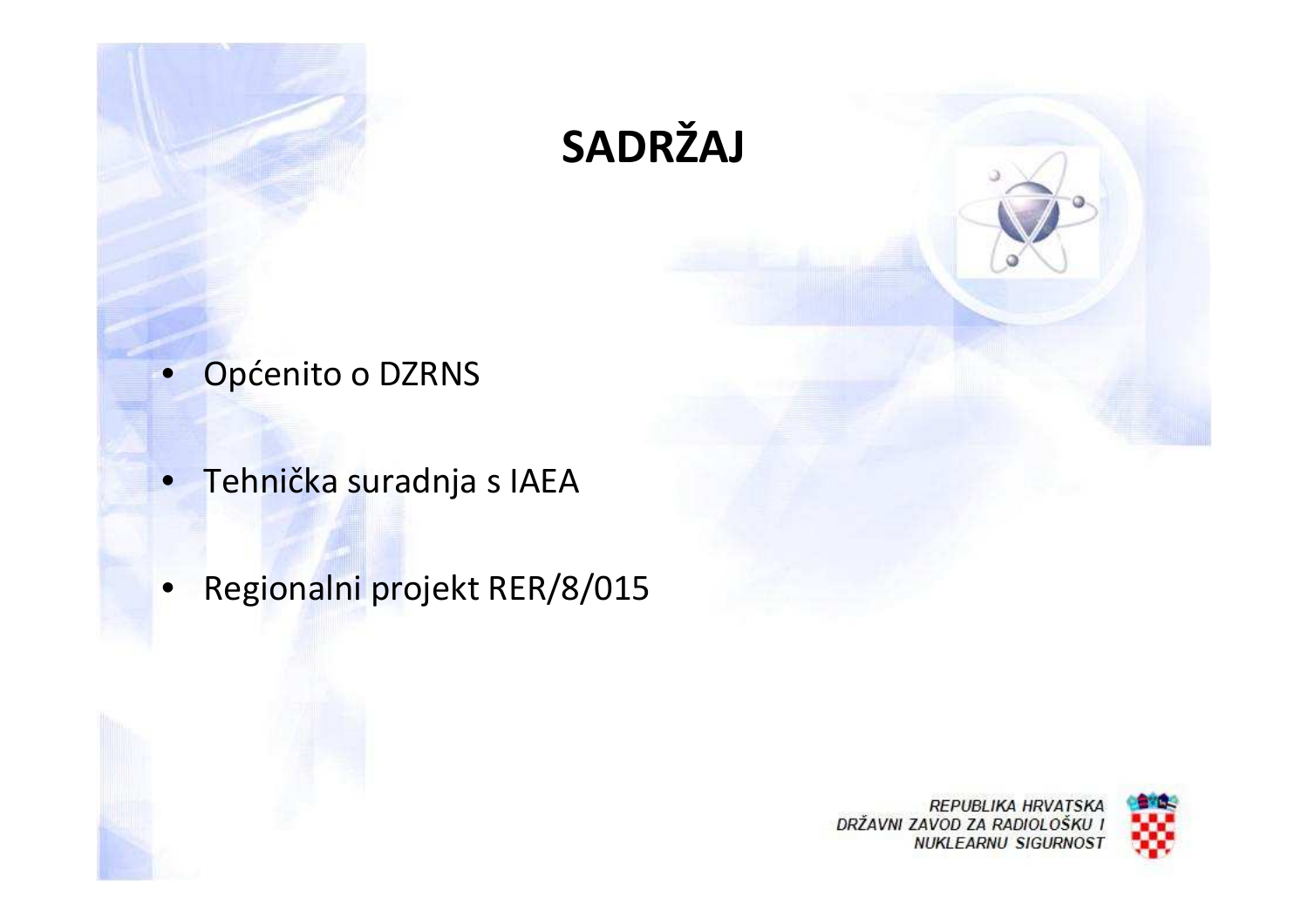# **DRŽAVNI ZAVOD ZA RADIOLOŠKU I NUKLEARNU SIGURNOST**

- • Državni zavod za radiološku i nuklearnu sigurnost – tijelo državne uprave nadležno za poslove zaštite od ionizirajućeg zračenja i nuklearnu sigurnost
- Zakon o radiološkoj i nuklearnoj sigurnosti (Narodne novine 28/10):
	- – "DZRNS koordinira poslove tehničke suradnje s Međunarodnom agencijom za atomsku energiju (IAEA) za sve sudionike iz Republike Hrvatske".



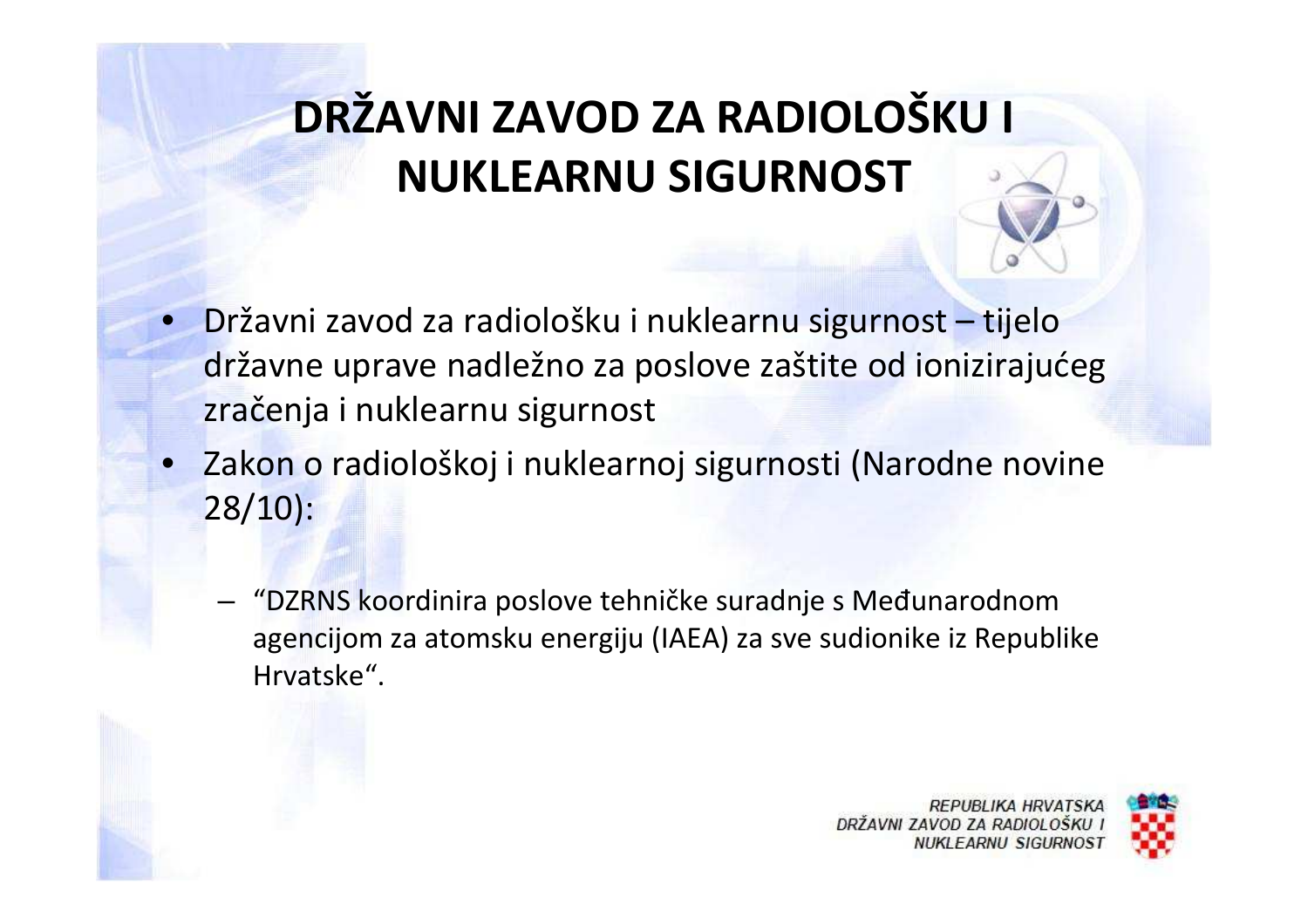## **TEHNIČKA SURADNJA S IAEA**

- IAEA: 151 zemlja članica, RH članica od 1993.
- Područja rada: sigurnost i zaštita, znanost i tehnologija i mjere jamstva i kontrola
- • Program tehničke suradnje:
	- –Nacionalni, regionalni i interregionalni projekti
	- –Koordinirani istraživački projekti
	- –Dvogodišnji programski ciklus
	- –Country Programme Framework (CPF) – 4-6 godina
	- –National Liaison Officer (NLO)



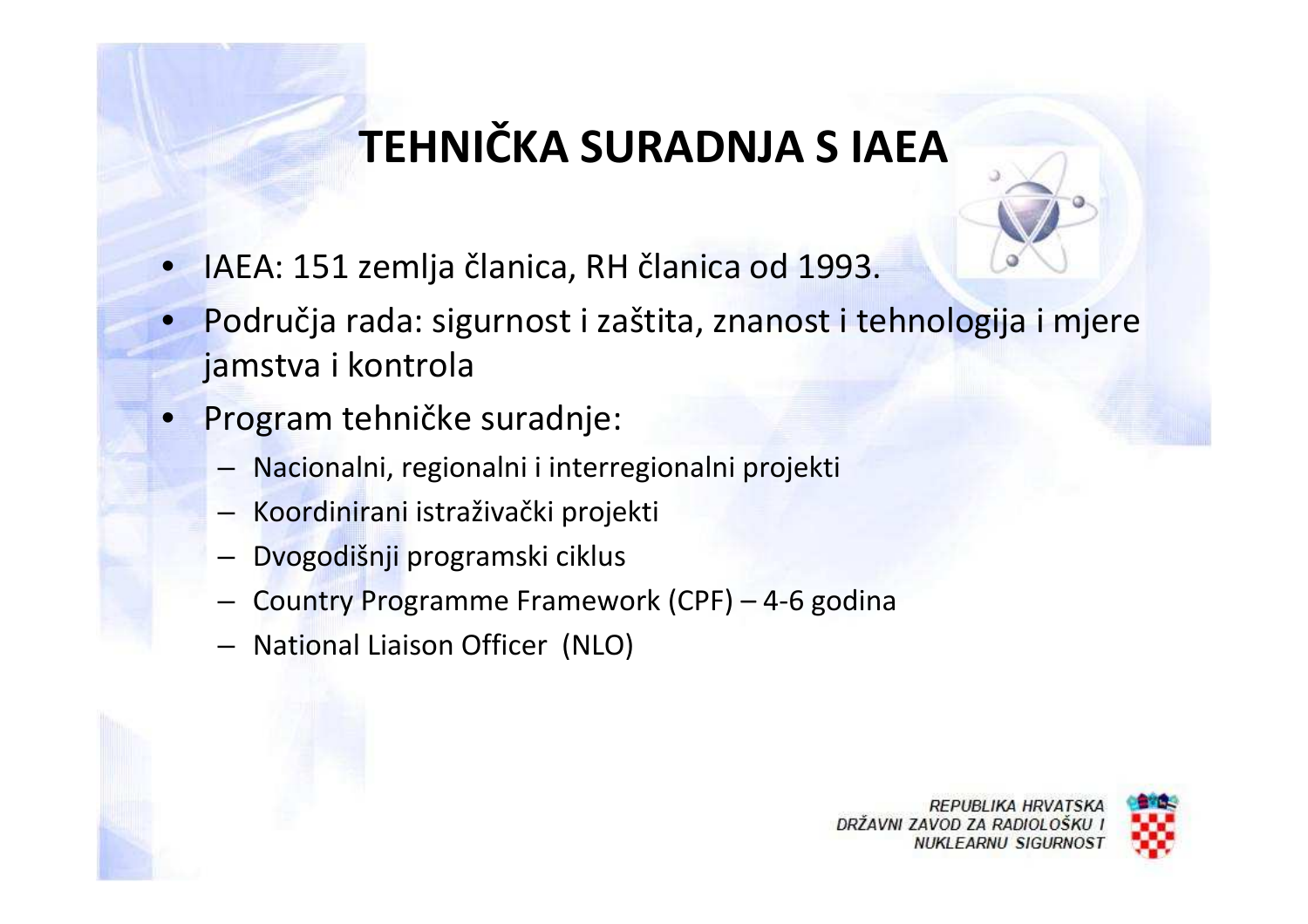### **PROGRAM TEHNIČKE SURADNJE**

- • Projekti tehničke suradnje
	- Stipendije i znanstvene posjete
	- –Ekspertne posjete
	- –Nabava opreme
- • Regionalni projekti
	- Nacionalni koordinator
	- Suorganizacija tečajeva, radionica i sastanaka u RH
- • IAEA tim
	- $-$  Programme Management Officer (PMO) –
	- –Technical Officer (TO)

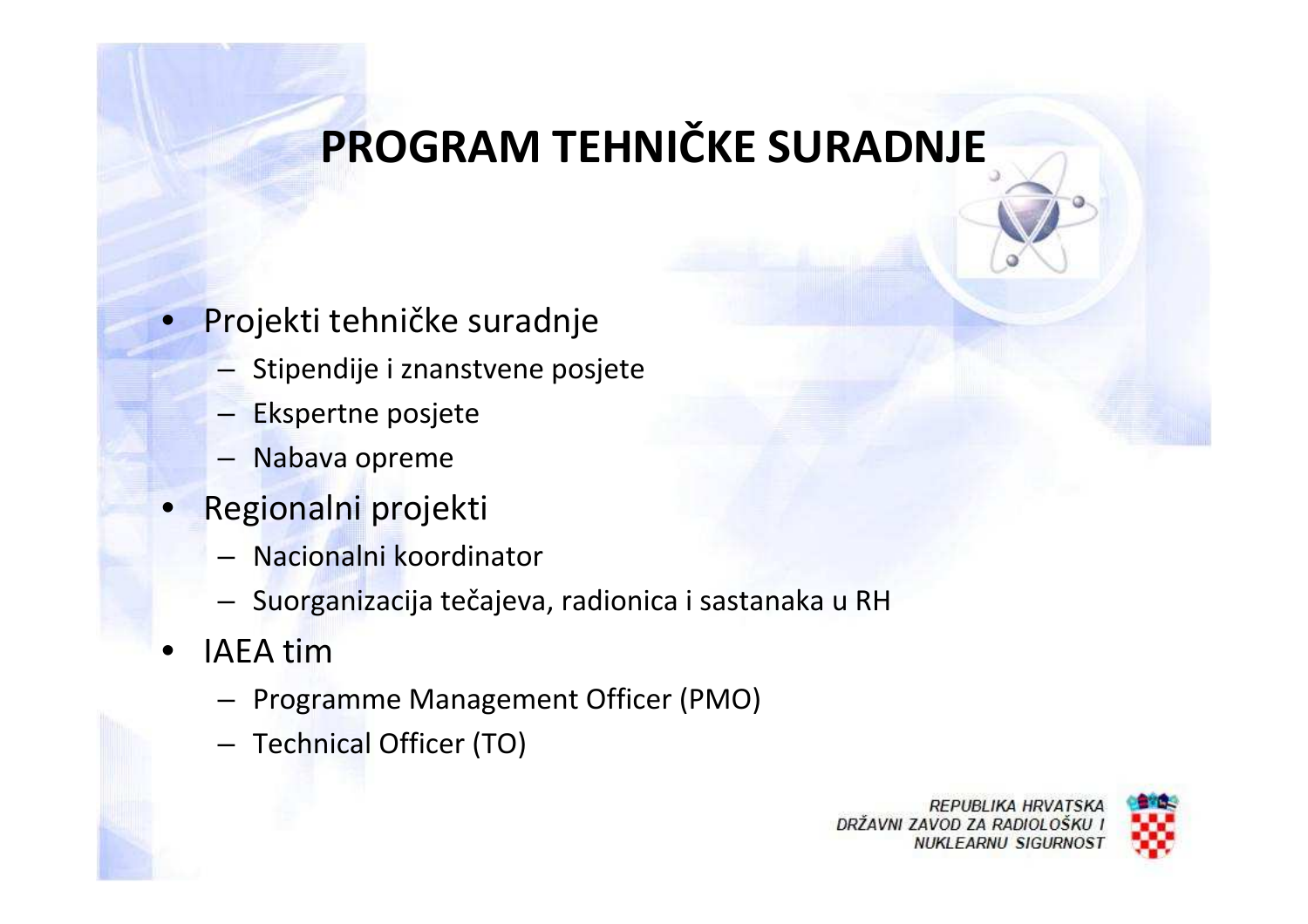### **REGIONALNI PROJEKT RER/8/015**

- $\bullet$  Naslov "Using Nuclear Techniques for the Characterization and Preservation of Cultural Heritage Artefacts in the Europe Region"
	- Proširenje projekta RER/1/006 "Nuclear Techniques for the Protection of Cultural Heritage Artefacts in the Mediterranean Region"
- • IAEA tim
	- Alessia Rodriguez y Baena PMO
	- Andrjez Markowicz TO (Analytical Techniques) –
	- –Maria Helena O. Sampa – TO (Radiation Processing Technology)
- • RH nacionalni koordinatori
	- –Branka Katušin- Ražem (IRB)
	- –Mario Braun (HRZ)



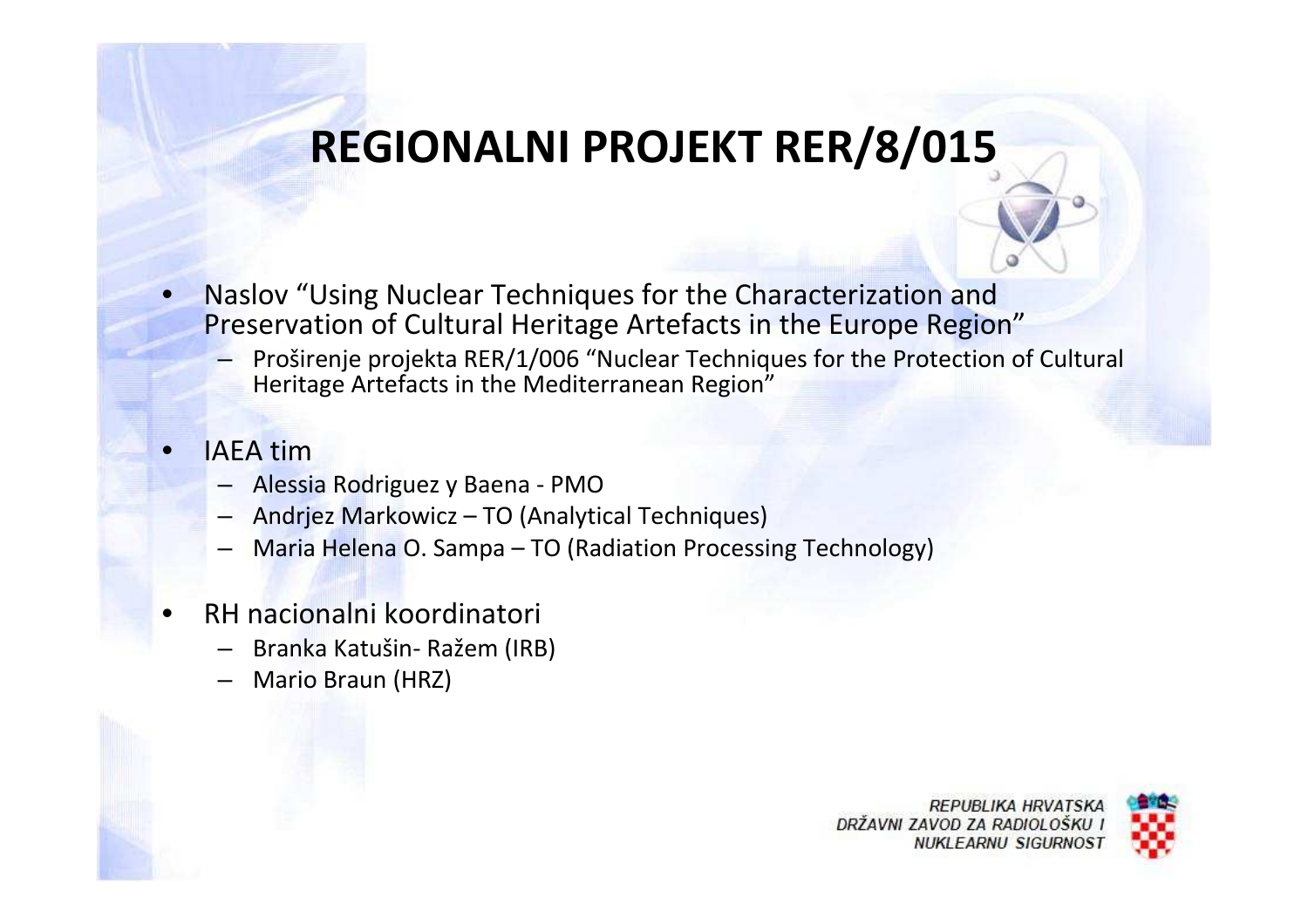#### **CILJ PROJEKTA RER/8/015**

Objective: To improve the characterization and preservation of cultural heritage artefacts through the application of nuclear techniques with special emphasis on gamma irradiation treatment, making use of techniques including insect eradication and disinfection in various cultural heritage metarials and consolidation of degraded materials with radiation-curing resins

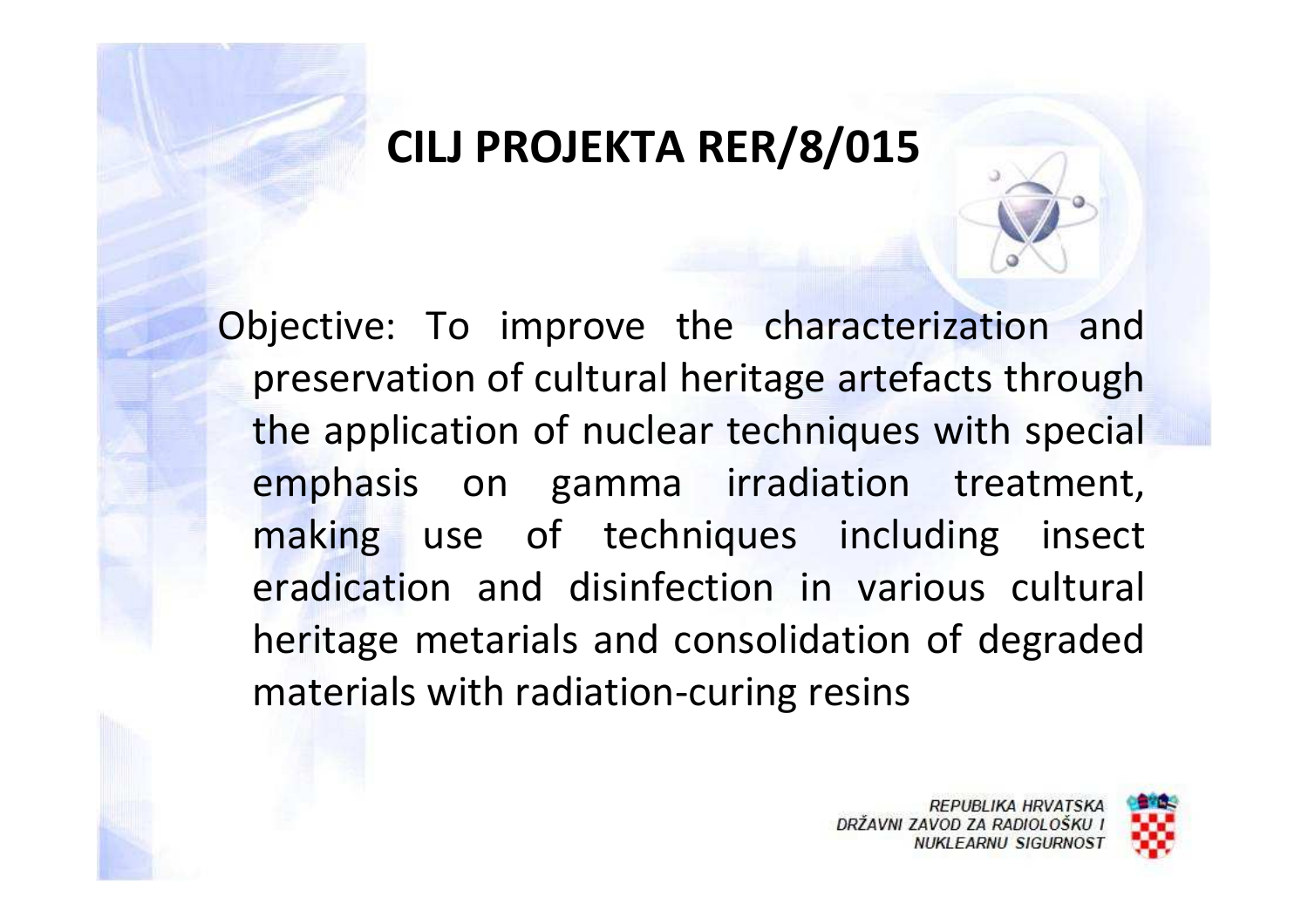#### **OČEKIVANI REZULTATI I POKAZATELJI**

- 1. Outcome: Increased awareness and acceptance of nuclear techniques for characterization and preservation of cultural heritage artefactsIndicators: Increased number of cultural heritage artefacts objects treated or characterized by nuclear techniques (country reports)
- 2. Outcome: Optimized methodologies and techniques for characterization and preservation of cultural heritage artefactsIndicators: Extended number of applied nuclear techniques for cultural heritage (papers, booklets, media infos, audio-video materials)
- 3. Outcome: Strengthened national and regional network among conservators and nuclear institutesIndicators: Enhanced cooperation on both national and international levels (agenda content and participants at workshops dedicated to cultural heritage)

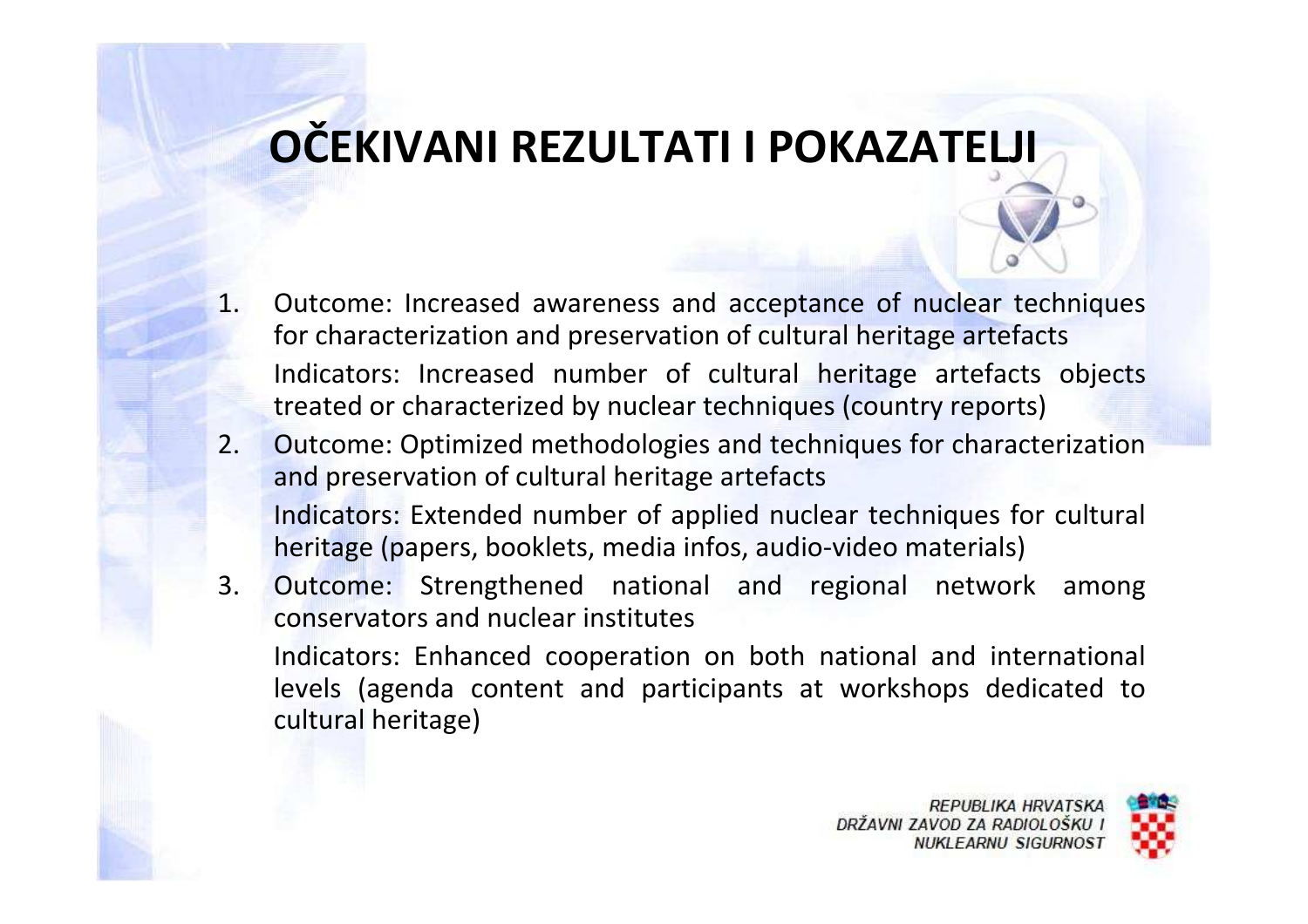# **OČEKIVANI UČINCI I POKAZATELJI 1.**

- 1.1. Output: The inventory of data for characterization and preservation of cultural heritage objects established
	- Indicators: National data on application potential of nuclear techniques for cultural heritage
- 1.2. Output: Information materials on nuclear techniques capabilities for characterization and preservation of cultural heritage artefacts developedIndicators: Inventory of scientific and technical data on national capabilities
- 1.3. Output: Awareness at national level increasedIndicators: Increased number of national projects
- 1.4. Output: Regional awareness increasedIndicators: International cooperation increased

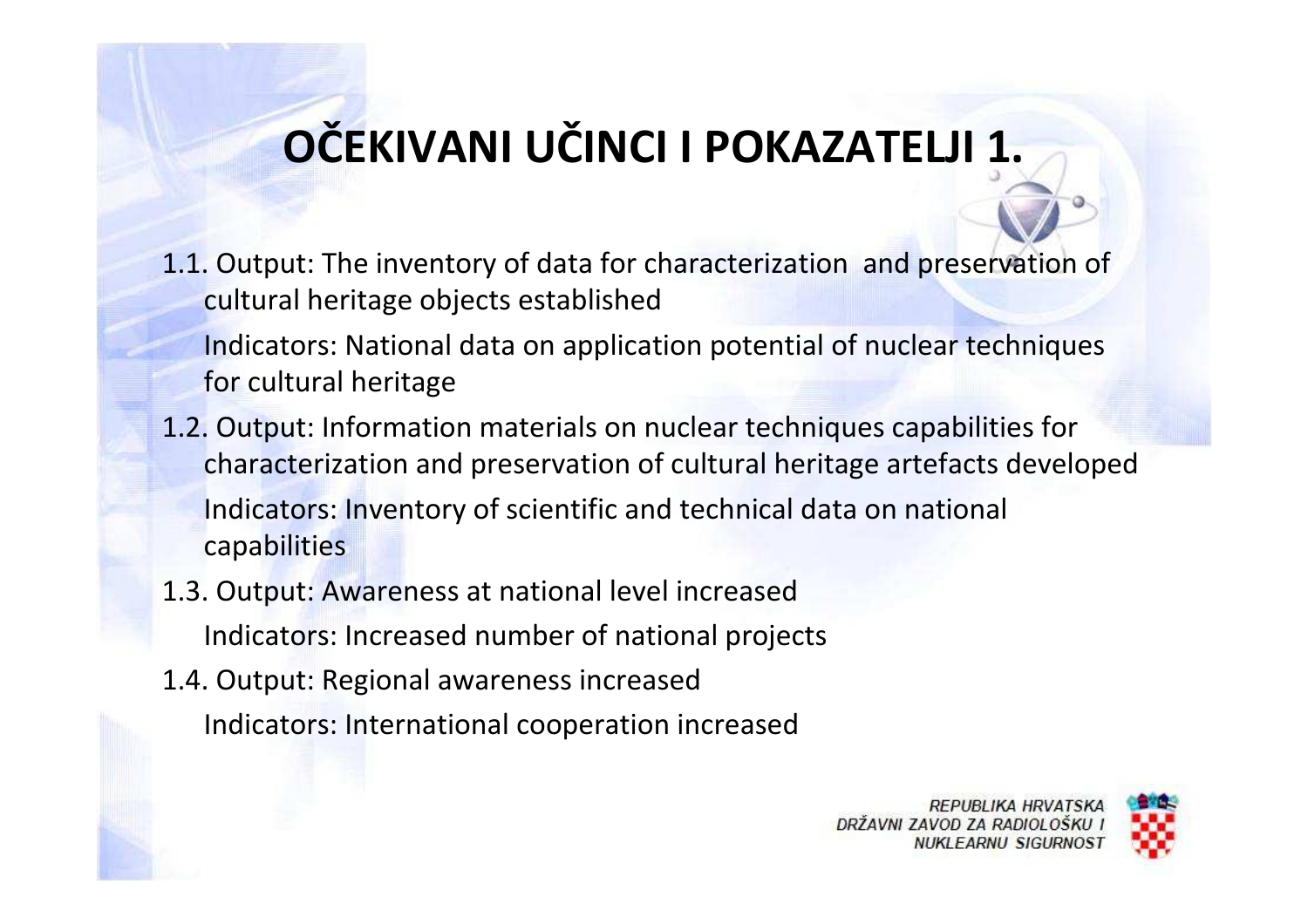## **OČEKIVANI UČINCI I POKAZATELJI 2.**

- 2.1. Output: Irradiation effects (side effects) on various materials of cultural heritage including artificial ageing of irradiated materials, and consolidation process for conservation of degraded materials and its long term behaviour evaluated
	- Indicators: Chapters in publications, papers, infos dedicated to irradiation side effects
- 2.2. Output: Knowledge transferred and Human Resources capacity enhancedIndicators: Scientific visits and fellowships



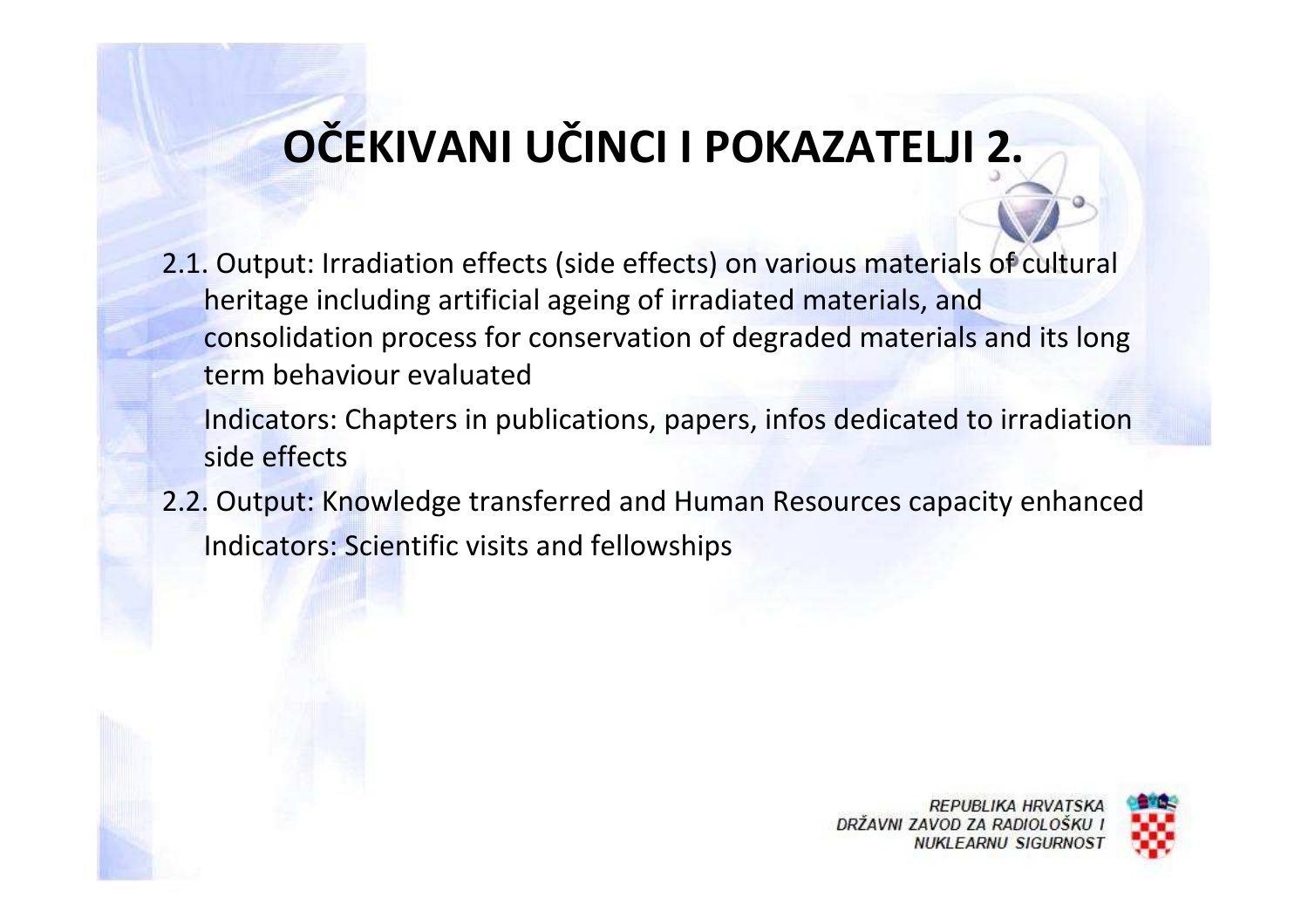# **OČEKIVANI UČINCI I POKAZATELJI 3.**

3.1. Output: Project planning and timely assessment of progress and results conducted

Indicators: Careful project planning

3.2. Output: Bilateral collaboration and cooperation among participating countries enhanced

Indicators: Concluded Memorandums of Understanding

3.3. Output: The results of the project and effectiveness of the nuclear techniques for cultural heritage protection appliedIndicators: Increased information on nuclear techniques applied in cultural heritage area (booklets, audio-visuals etc.)



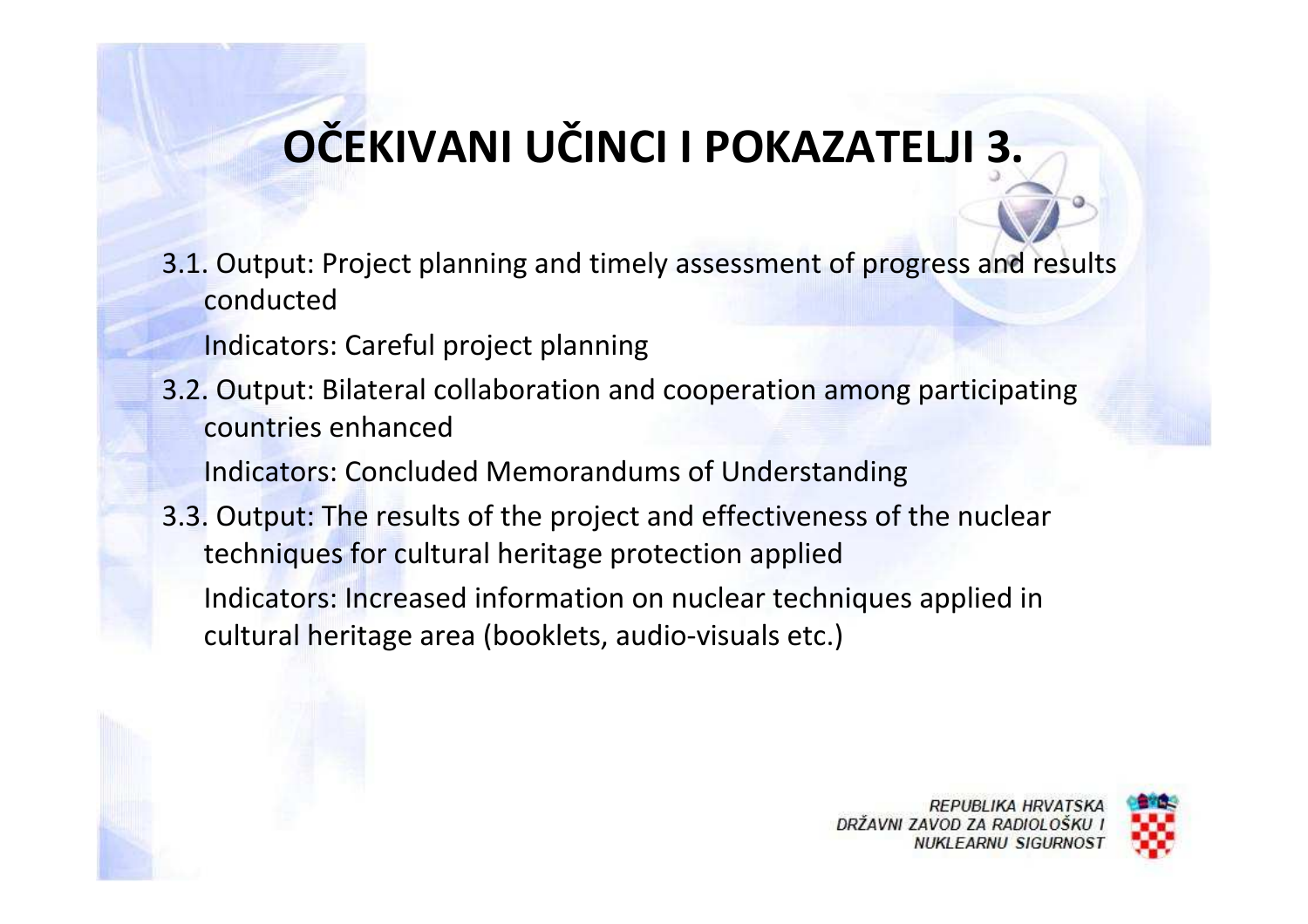## **PRORAČUN PROJEKTA RER/8/015**

2009. 190.400 USD

2010. 140.350 USD

2011. 154.225 USD

#### TOTAL 484.975 USD

**REPUBLIKA HRVATSKA** DRŽAVNI ZAVOD ZA RADIOLOŠKU **NUKLEARNU SIGURNOST**